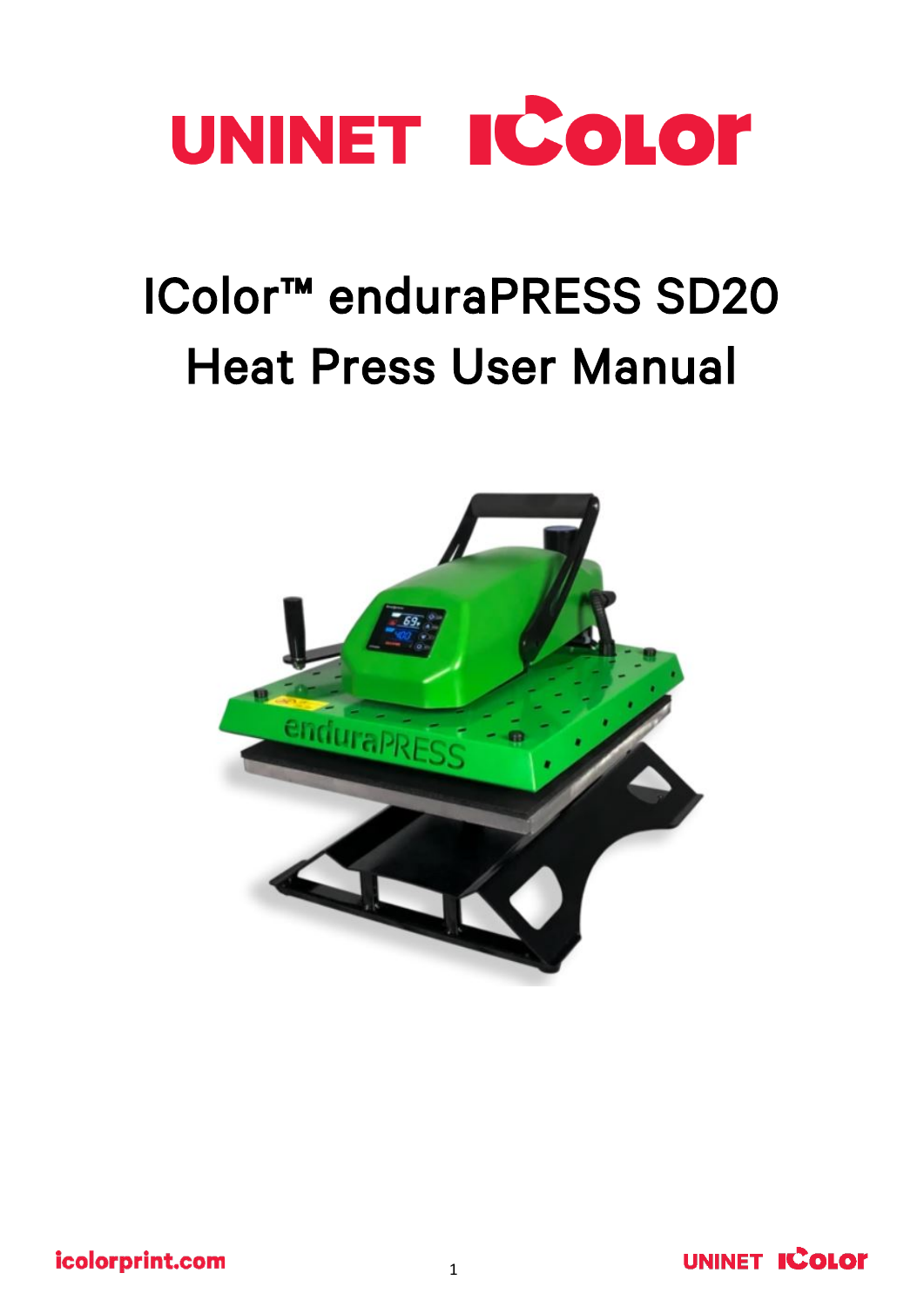## **Table of Contents**

| Specifications                                | Page 3  |
|-----------------------------------------------|---------|
| <b>Operation Instructions Read Before Use</b> | Page 4  |
| <b>Control Panel Operations</b>               | Page 5  |
| Temperature display calibration               | Page 6  |
| Levelling the Bed                             | Page 7  |
| SD20 Support Bracket                          | Page 8  |
| <b>Regular Maintenance</b>                    | Page 9  |
| SD20 Optional Lower Platens                   | Page 10 |
| <b>Troubleshooting Tips</b>                   | Page 11 |
| <b>Wiring Schematic</b>                       | Page 12 |

November 2021 Edition - A newer version of this manual may be available a[t www.icolorprint.com/support](http://www.icolorprint.com/support)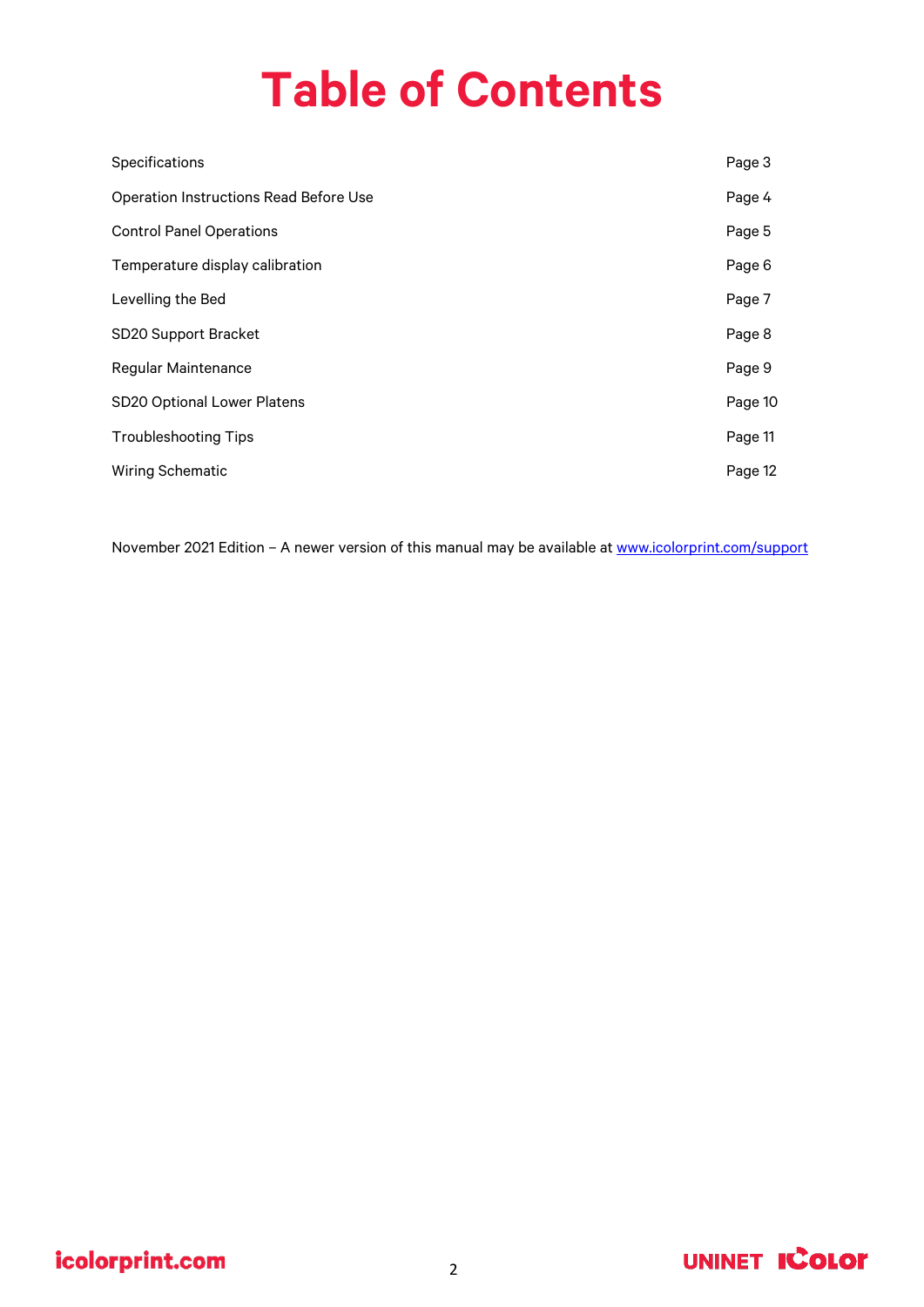### **Specifications**



Model NO: ENDURAPRESS SD20 Voltage: 120V/60Hz Power: 15.5A, 1700W Control Panel: LCD Control Panel Time Range: 0~999sec. Temp. Range: 0~480°F Max Open Height: 0.5" Packaging: Double-walled Corrugated Paper Carton Gross Weight: 126lbs (57kg)





**Power Switch** 

**Breaker** 

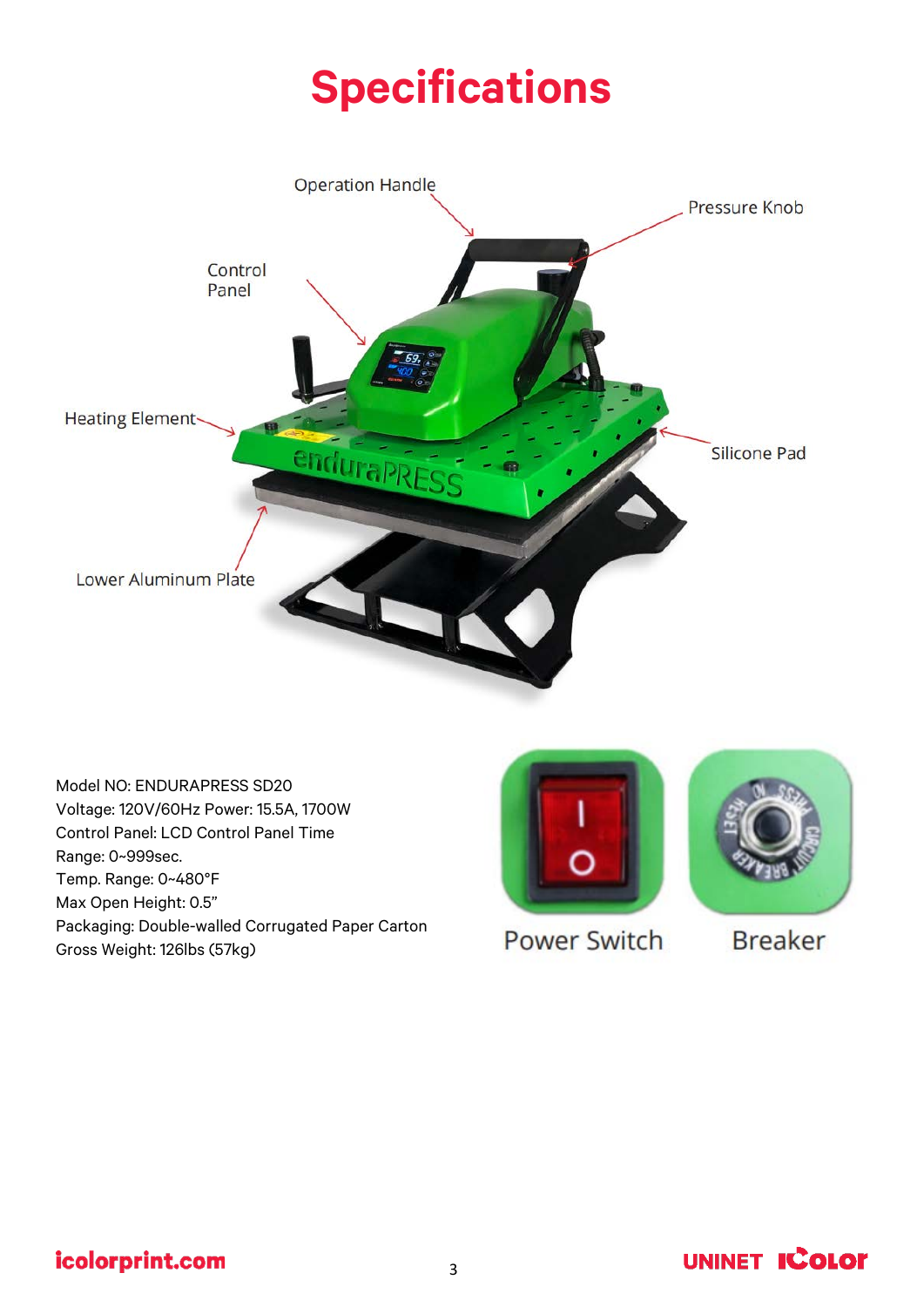# **Operation Instructions Read Before Use**

- 1. Check the voltage before using. The correct voltage is 110-120V/60Hz.
- 2. Turn off the machine when not in use, and remove the power plug from socket.
- 3. Grasp the handle firmly when opening.
- 4. Keep children away from the machine.
- 5. Do not touch the heating platen and platen cover while in operation or when hot.
- 6. Do not attempt to press products that are not intended for normal heat transfer.
- 7. Do not set the temperature any higher than 480 F as it may cause over heating and stop working.
- 8. The heat press carries a ground line by default, please make sure the socket gets a ground line protector.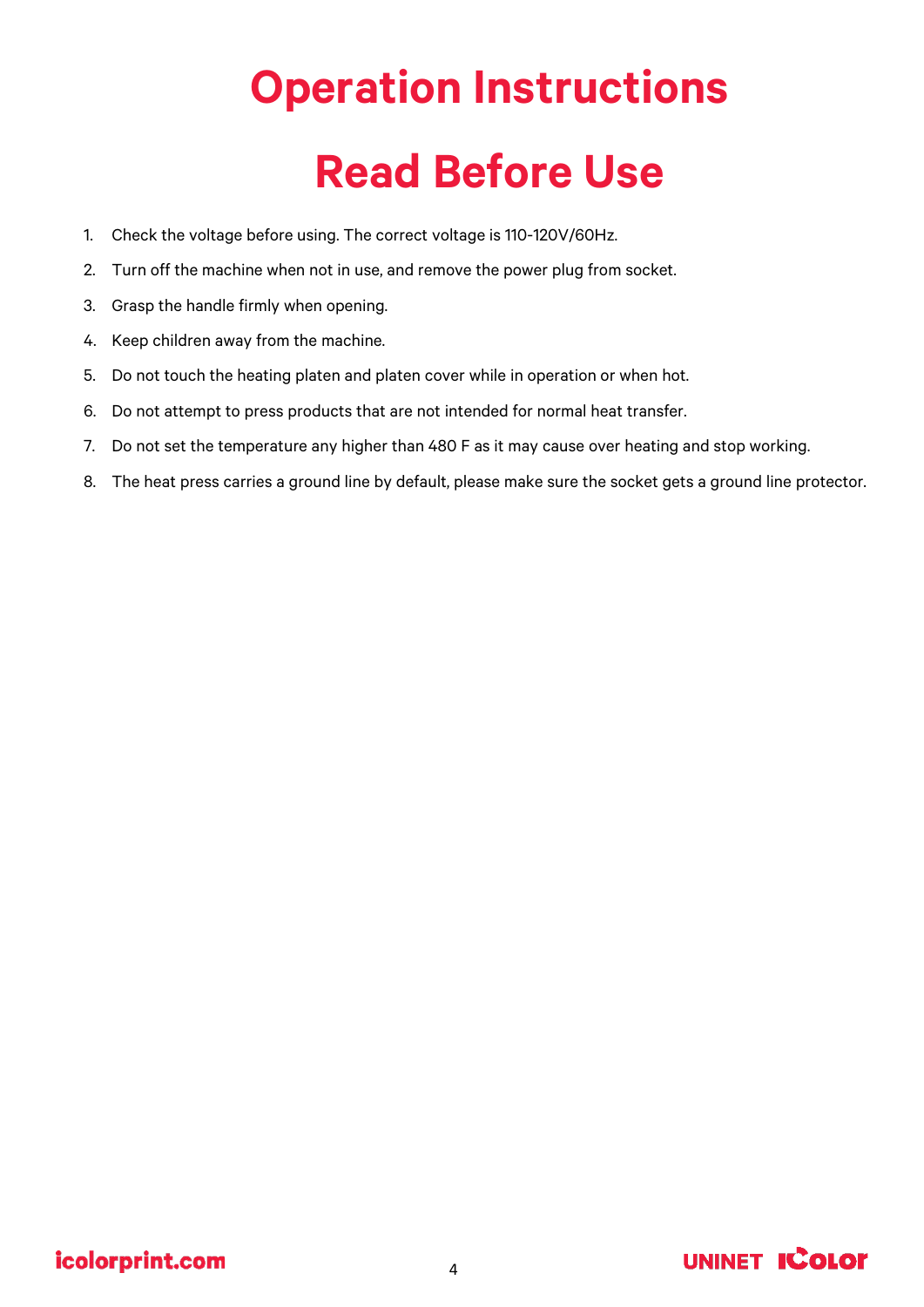## **Control Panel Operations**



**Control Panel Display** 



**P-1: Temperature Setting Mode** Hit SET & use the up and down arrows to set temperature



**P-2: Time Setting Mode** Hit SET twice & use the up and down arrows to set amount of time for pressing



P-3: °C or °F Read Out Hit SET three times & use the up and down arrows to select Celsius or Fahrenheit



P-3: °C or °F Read Out Hit SET three times & use the up and down arrows to select Celsius or Fahrenheit



P-4: Auto Shut Off Mode Hit SET four times & use the up and down arrows to set auto shut off when inactive 0-120 minutes range



**Auto Shut Off Mode** The screen will read OFF and start to cool down if heat press is inactive To reheat the press, hit any button



**Clear Counter Number** Long hold the CLEAR button to clear your counter on the panel.

#### **Other Functions**



If you need to calibrate your press, hold the up and down arrow<br>together for a few seconds.



If you need to clear your counter,<br>hold your clear button for a few seconds.

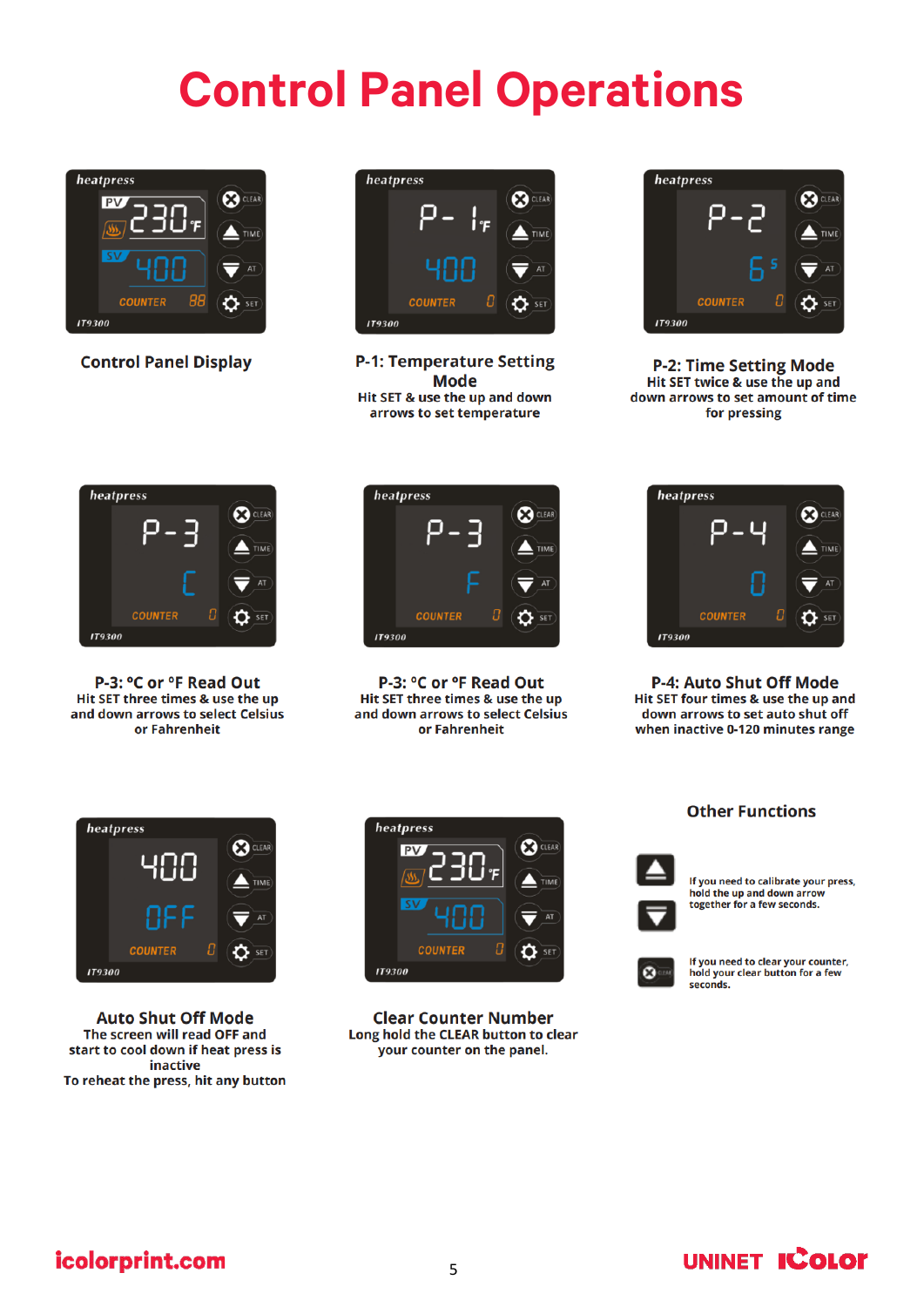# **Temperature Display Calibration**







Touch the SET key till you find a window like the picture above.



**Gauge enters into a window like** above picture



Touch the up arrow till you hit 88.



Touch the up and down arrow to determine the temperature will be modified. Say -30 (i.e. heating platen 30°F cooler than the gauge read-out)



Touch the SET key back to the temperature, and it will read out 200°F, and the press will continue to heat up to 230°F.



Touch the up and down arrow to determine the temperature will be modified. Say 30 (i.e. heating platen 30°F hotter than the gauge readout)



Touch the SET key back to the temperature, and it will read out 260°F, and the press will cool down to 230°F.

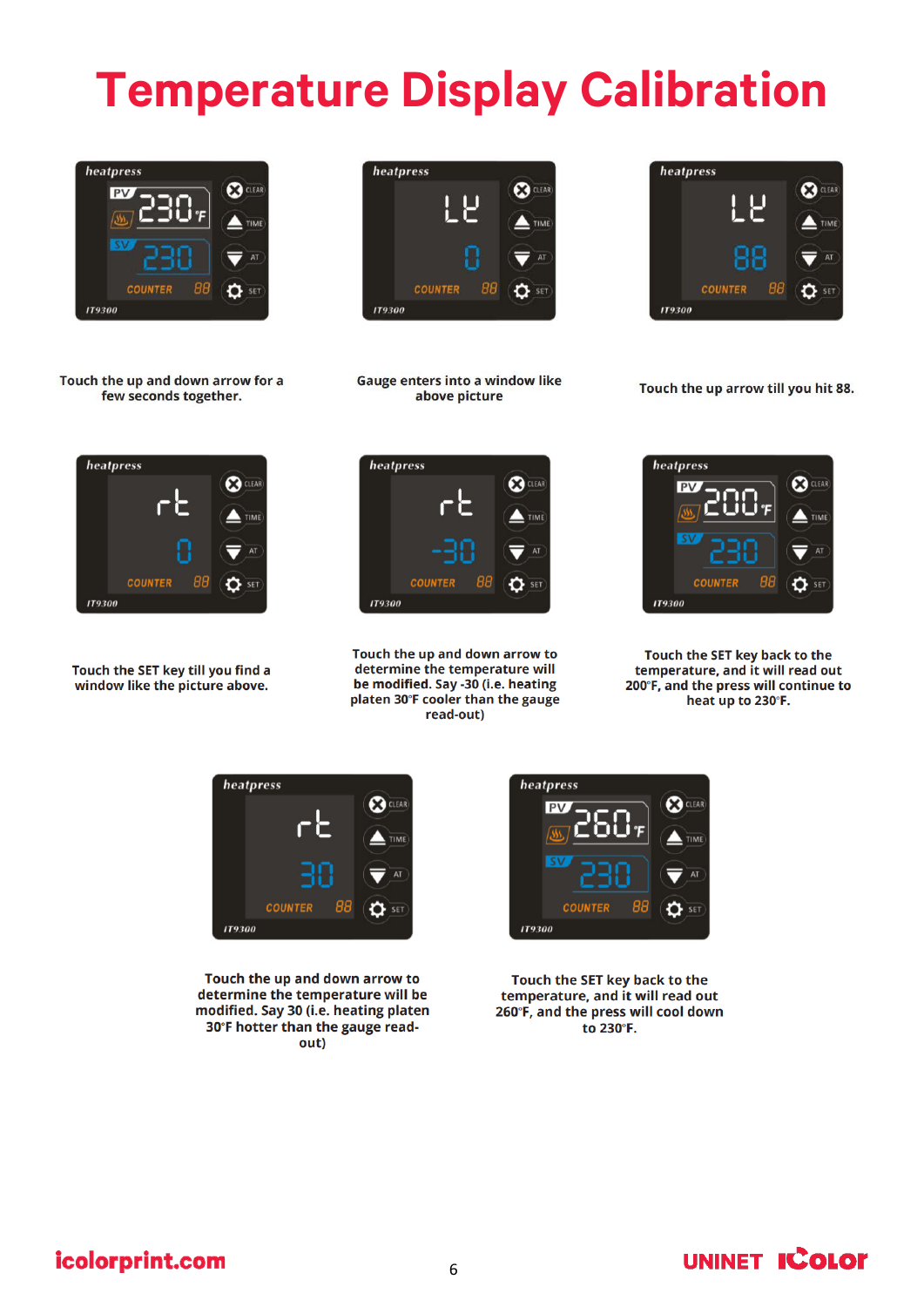## **Leveling the Bed**

The SD20 comes with a mechanism designed to help ensure that the bed is perfectly level front-to-back and side-to-side. There are adjustable bolts under each corner that can be adjusted with an allen wrench to raise or lower the lower platen. In order to make the adjustment, you will need an 8mm allen wrench. Here are the steps:

- 1. Set the pressure to medium range.
- 2. Place four sheets of paper on the bed, one on each corner.
- 3. Close the press and try to pull the sheets free, one at a time.
- 4. If one or more of the sheets can be removed, or if there are varying levels of resistance, the bed is not perfectly level.
- 5. Use pliers to loosen the locking nuts. Then use the allen wrench to raise or lower the four corner bolts. Test again with the press closed on the four sheets of paper until resistance is even at all four corners.
- 6. Re-tighten the locking nuts to secure the bolts in their new position.
- 7. Turn the large central knob clockwise to lock in the new bed height.





#### icolorprint.com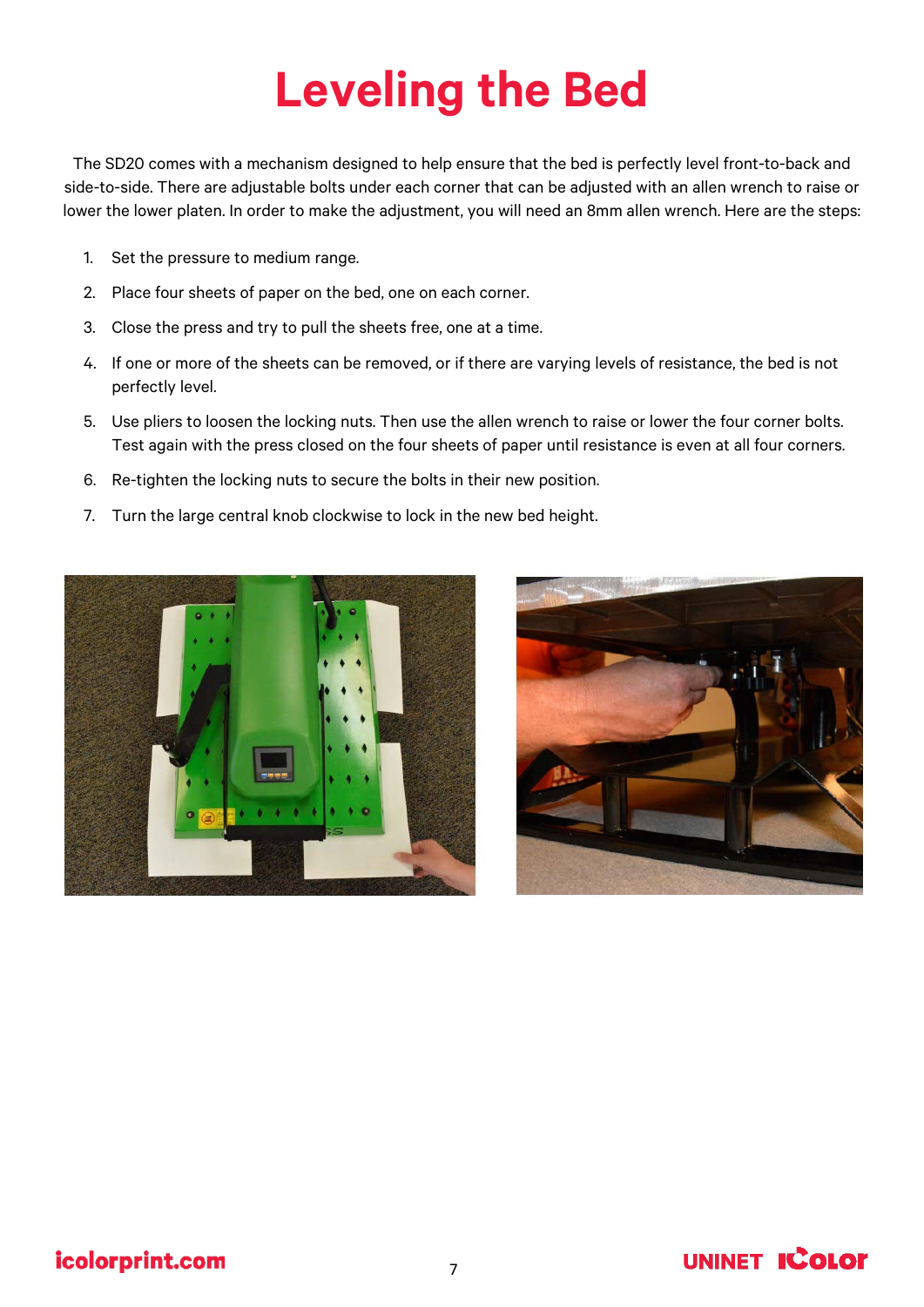## **SD20 Support Brackets**

There are two sets of brackets added to provide more support for the base. This is intended to reduce the risk of the press becoming top-heavy and unstable. If you experience any incidence of instability when the press is rotated at 180° away from the closed position, attach the bracket extensions to extend and secure the base of the heat press.



To extend brackets, first loosen the nuts indicated at left. Then slide the brackets out from the frame to the desired length. When you have extended the brackets, re-tighten the nuts to secure them.



The brackets are height-adjustable. Simply turn the feet clockwise or counter-clockwise to extend or retract the feet and raise or lower the brackets. Adjust these to set the bracket height parallel to the table so that the entire base of the heat press is level and parallel with the work table. Caution! Only use the heat press on a secure, stable work surface! Placing it on an unstable surface such as a folding or temporary table may degrade performance and cause risk of injury.

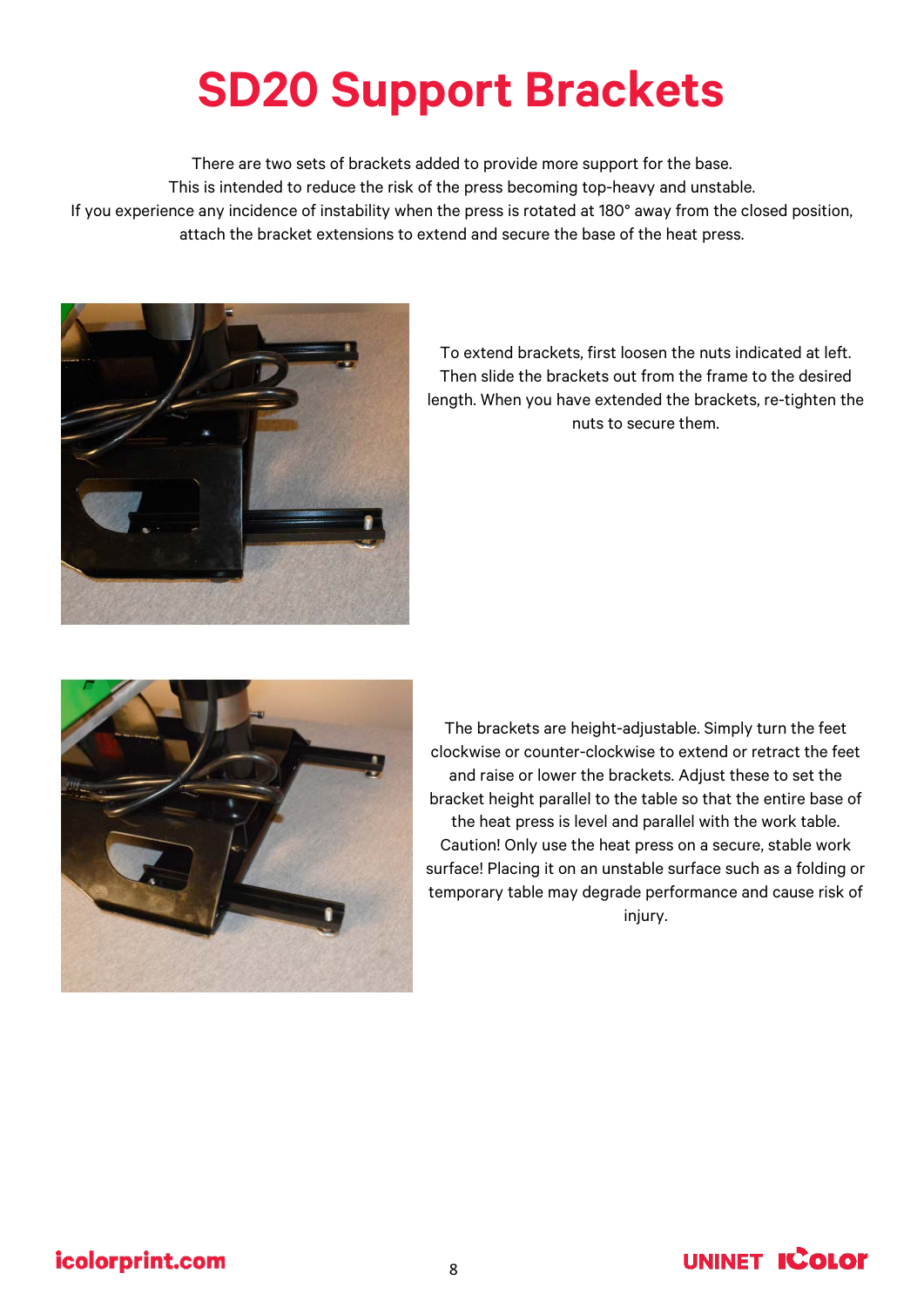## **Regular Maintenance**

There are two points on the SD20 that should be lubricated regularly to maintain good performance. Use a standard lubricant such as WD40 or 3-in-1 oil. Use lubricating oil for regular maintenance for these 4 columns above the heating cover.



Use lubricating oil for regular maintenance for the swing-arm column.



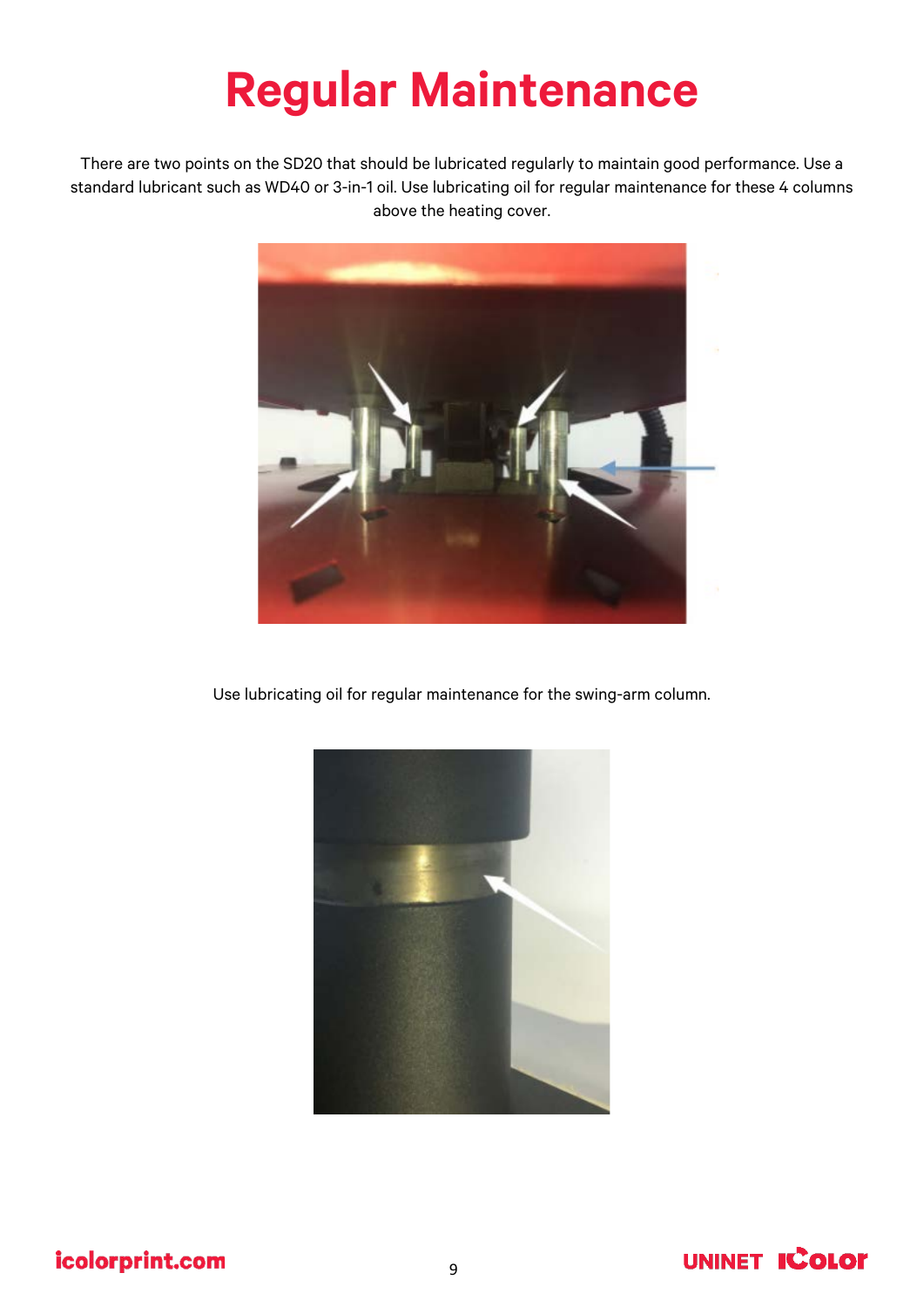## **SD20 Optional Lower Platens**

There are three optional lower platens compatible with the SD20. The normal platen that comes with the SD20 is a standard 16 inch by 20 inch platen. The optional lower platens provide smaller tables suitable for decorating small or oddly shaped objects. The optional platens are for shoes, sleeves and youth sized shirts.

• The Youth platen measures 12 by 14 inches. This smaller platen helps you thread small shirts without overstretching the fabric.

• The sleeve platen measures 5 by 18 inches. This platen can also be used for decorating sleeves and pant legs. This is a great option for those customizing like athletic wear such as yoga pants.

• The shoe platen measures 5 by 14 inches and is shaped to support the side of most shoes. Make sure you choose a heat transfer film compatible with the material from which the shoe surface is made.



**Youth Platen** 



**Shoe Platen** 

![](_page_9_Picture_9.jpeg)

Sleeve/Leg Platen

## **How to Change Lower Platens**

CAUTION: Before attempting to change the platen, make sure the heat press is turned off and cooled to room temperature.

- 1. Under the standard platen, there are four bolts and a large central knob (See page 7).
- 2. Loosen the bed-leveling bolts, but do not remove them.
- 3. The large central knob is what fastens the platen to the press. Loosen the knob and remove the standard 16 x 20 base platen.
- 4. Once the platen is free, set it to the side.
- 5. Place the optional platen on the bed. Align the new platen with the central hole and the adjacent holes and use these to fasten the large central knob from the bottom.
- 6. When the platen is in position, tighten the large central knob to secure it to the bed.

#### icolorprint.com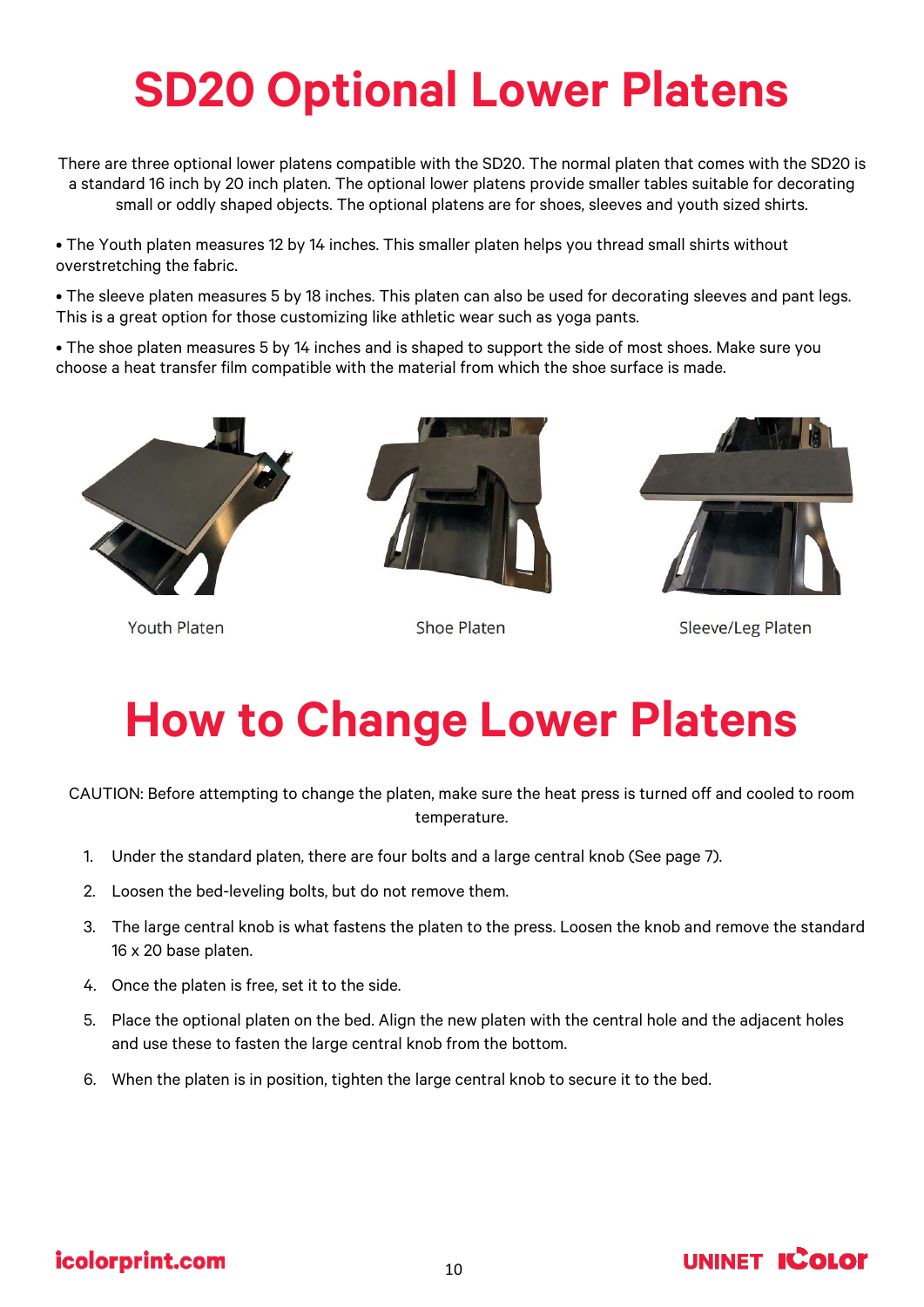# **Troubleshooting Tips**

Q. Why isn't my heat transfer vinyl sticking to the fabric?

A. This can be caused by three things. Insufficient pressure, or temperature, or time. Time: Some heat transfer films need a few seconds to cool before you remove the liner. Try a warm or cold peel first.

Temperature: If that doesn't work, check to make sure you are using the recommended time and temperature settings. If you are, your press may not be putting out the correct amount of heat. Use an IR thermometer to check the actual temperature of the platen.

If it is more than 5° different from the LCD display (PV), adjust it using step four in the control panel (see page 6).

Pressure: If the temperature is correct, adjust the pressure. Some films require more pressure to bond the adhesive to the fabric. There should be some resistance when you close the press. If you have verified all of these and the film doesn't stick, contact Technical Support for further assistance.

Q. Why does my sublimated transfer look washed out?

A. This is usually caused by insufficient temperature. Sublimation works best at or near 400°F. If your transfer is faded, check the output of the heat platen with a contact thermometer and make sure the output matches the displayed temperature. If not, adjust as directed above. Then repress at 390 - 400°F.

Q. Why are my transfers sticking to the heating element of the upper platen?

A. If T-shirt vinyl is sticking to the heating element, you have it upside down. Remove any adhesive residue, flip it over and try again. If an inkjet or laser transfer is sticking to the heating element, it's because the heat is affecting the ink. Cover it with a PTFE sheet or sheet of silicone Kraft paper to prevent this. Using a PTFE sheet or Kraft paper is recommended for almost all heat transfer applications.

Q. Why is it so hard to peel the liner when I'm done pressing the paper?

A. A hot or warm peel film may become hard to peel if allowed to cool. Always peel the film or transfer paper in accordance with the product's recommendations.

![](_page_10_Picture_13.jpeg)